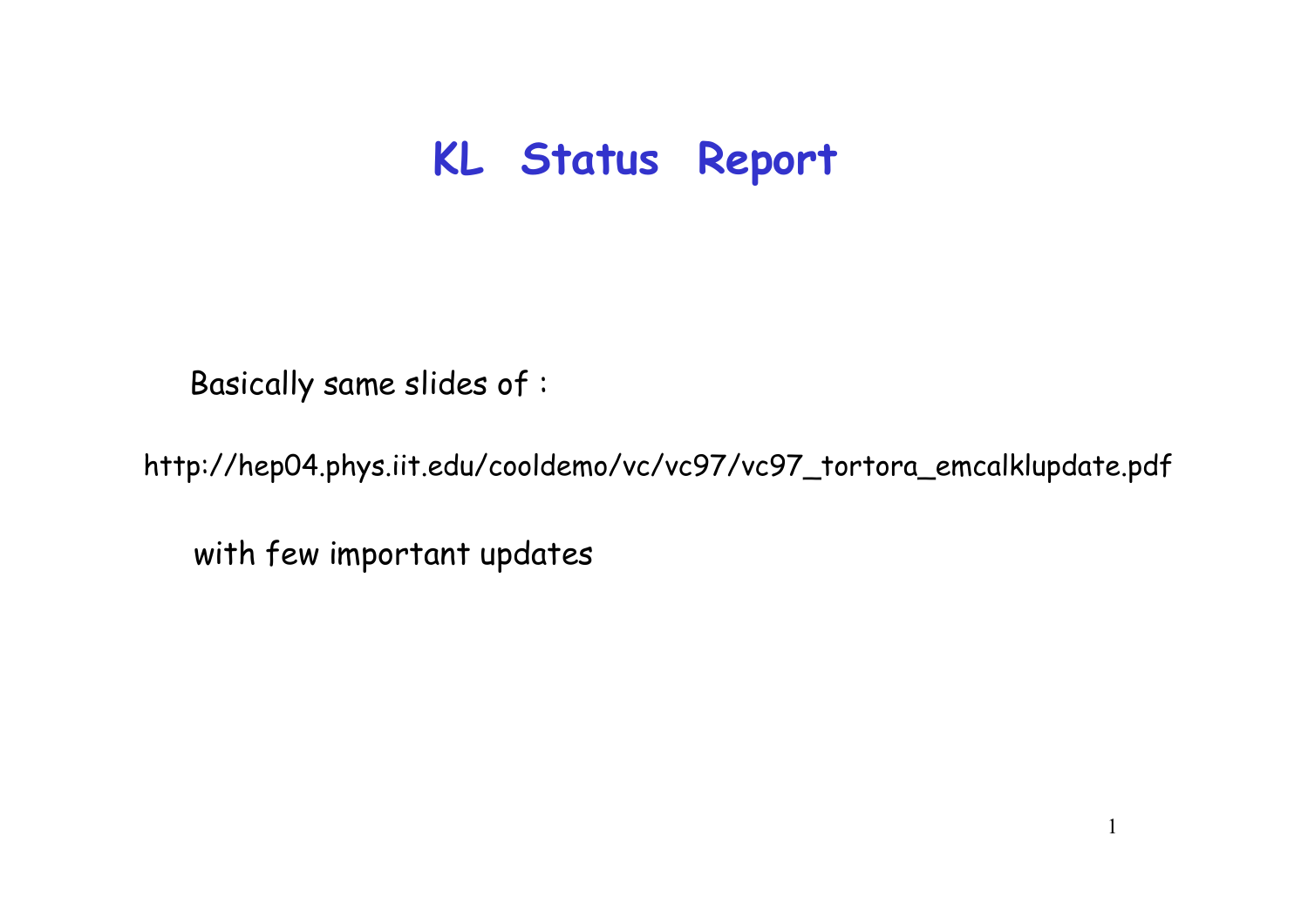# **KL detector numerology**

KLOE-like constructive technique based on gluing grooved 0.3 mm thick lead sheets with 1 mm diameter scintillating fibers

 $\bullet$ KL is  $\,\approx 90 \times 90$  cm², 4 cm thick, realized by assem bling p re-built modules 132 mm wide and read-out by 42 PMTs (recovered from HARP)

Weight ≈ 150 kg

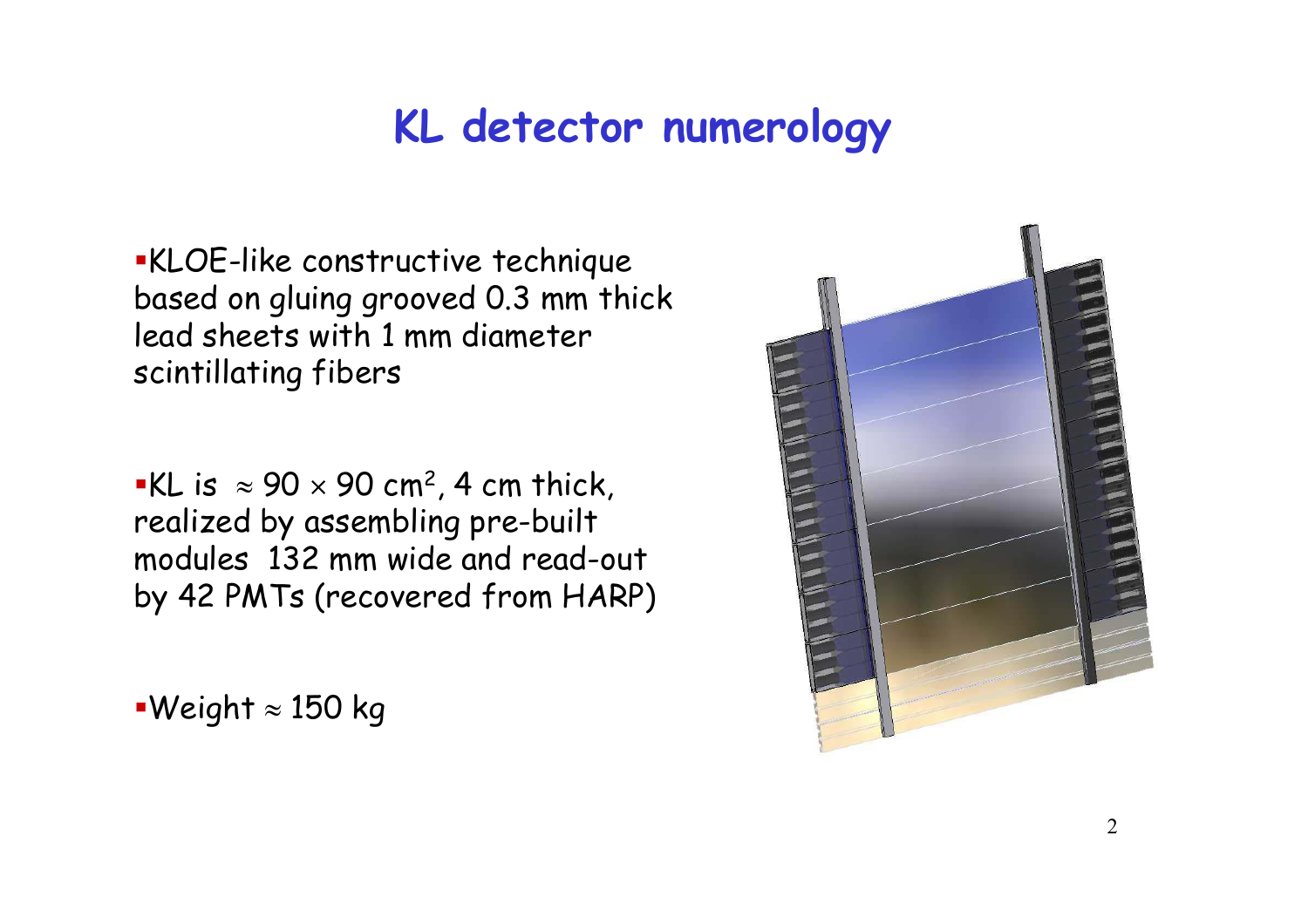## **Procurements for EMcal**

Last november-december the available 2006 funds have been addressed to the following shopping list of items:

- KL Modules construction at General Tecnica (external firm)
- Purchase of CAEN TDC V1290 (2 modules , 64 channels)

¾ temporarily transferred from KL to TOF2 project

Purchase of CAEN ADC V1724 (18 modules , 144 channels)

¾ 12 modules temporarily transferred from SW to TOF system project

N.B. : presently we assume and wish a common readout chain for TOF and KL based on almost identical components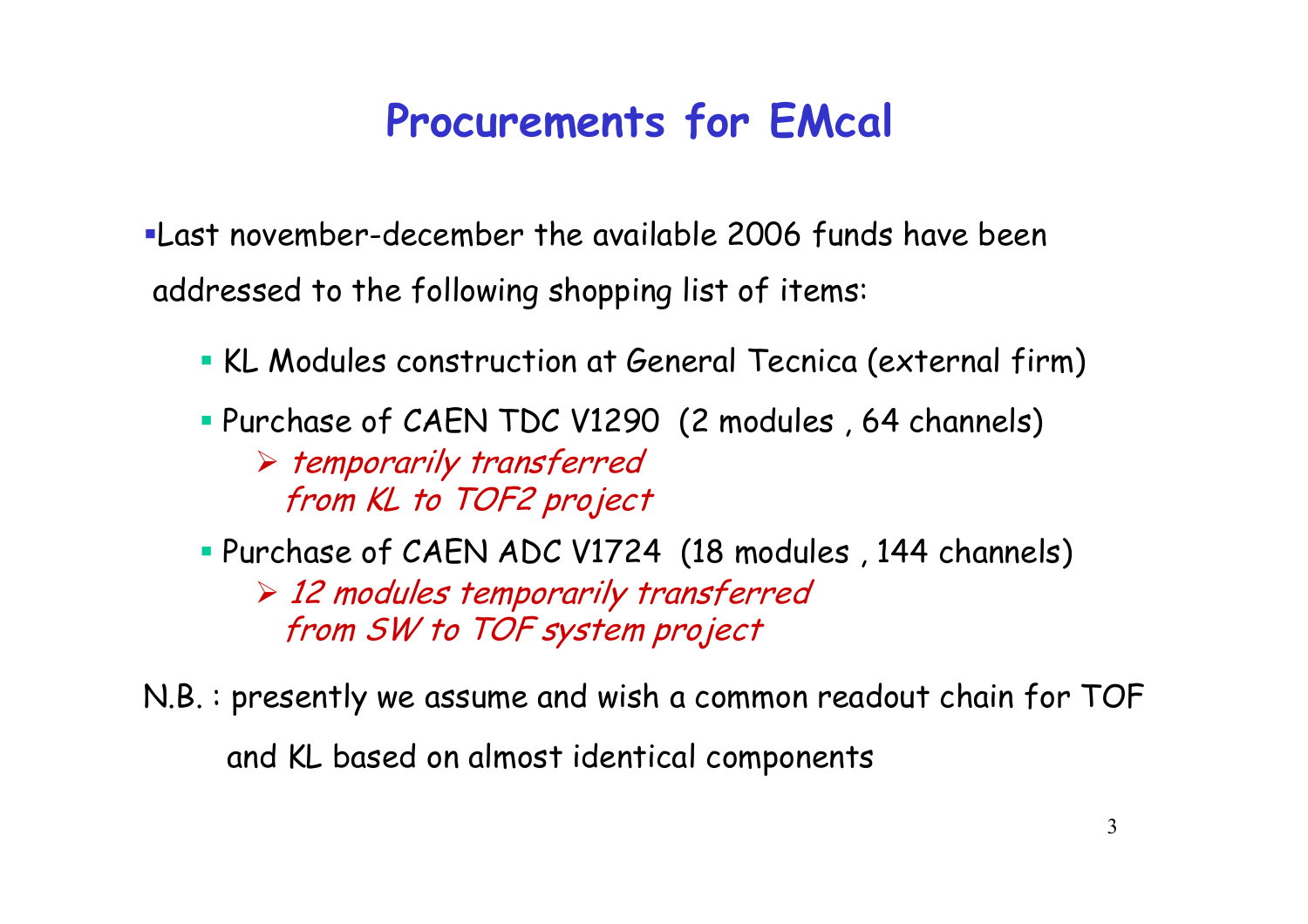## **Work in progress on KL detector**

■ Modules Construction under way (3/7) at General Tecnica <sup>¾</sup>Funding problems for supervision and checking job by INFN technicians to overcome …

**Q** Prototyping and Testing of Stretcher board <sup>¾</sup>Carrying out by Ilko and Jean-Sebastien in the final readout framework

 Experimental Study of Local PMT Shielding <sup>¾</sup>Built prototypes for test in magnetic field <sup>¾</sup>Solenoid built by Maurizio at Milano for common tests with TOF

Design of mechanical support and movement <sup>¾</sup>PMT local shielding integrated in the supporting structure ¾Compatibility with downstream shielding, TOF2 , SW …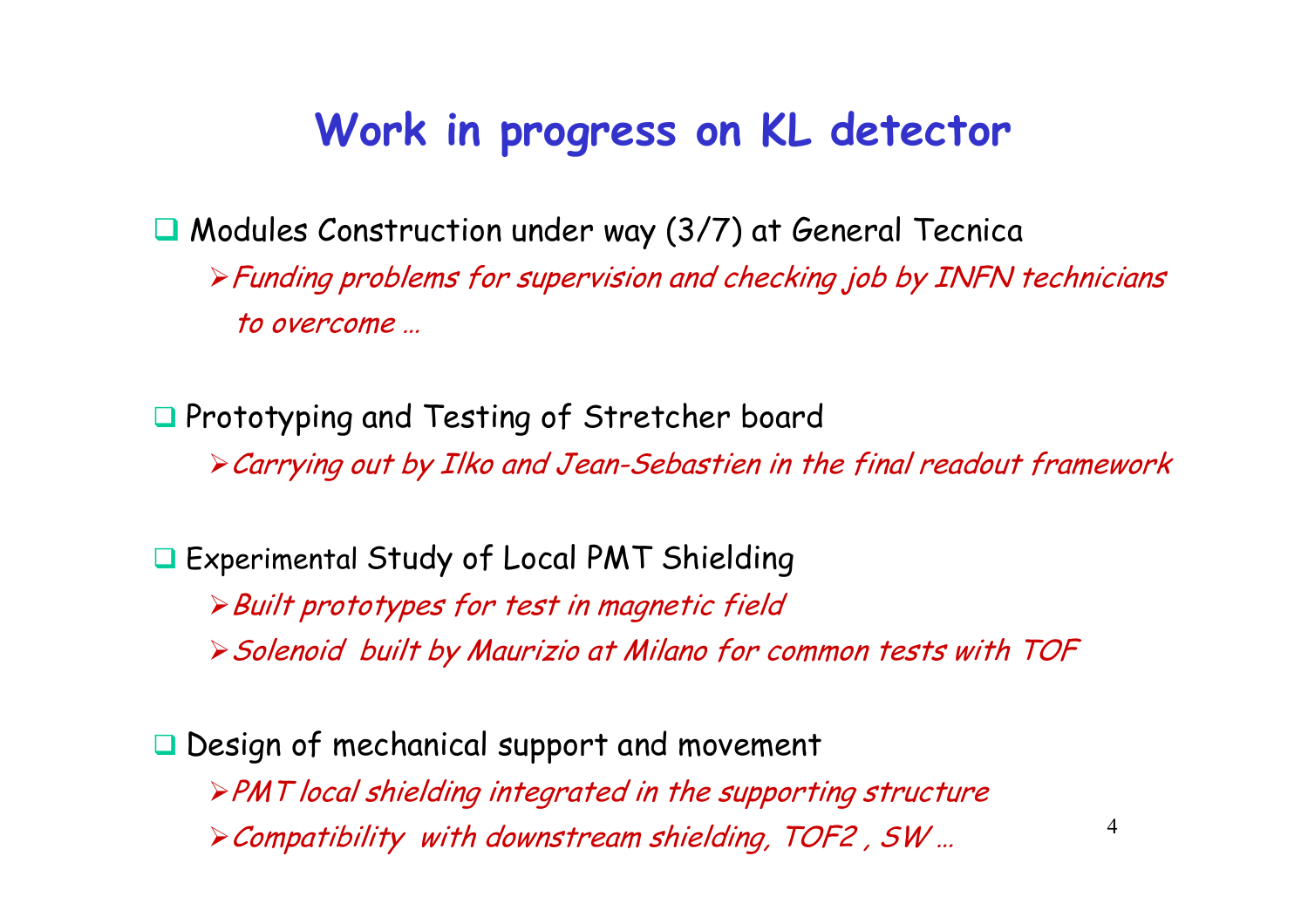### **Study of Magnetic Shielding Configurations,D0 Note 2706**

"Scintillator tiles readout by Hamamatsu R647 , 71 m m long , 13 mm diameter "

### **Configuration 1**

#### Magnetic shielding is provid e d with:

- –Mu-metal cylinder 0.5 mm thick, 89 m m long
- – **Rectangular block** of soft steel (1020) 38 $\times$ 38 mm $^2$  , 89 mm long
- –transverse to tube axis field **has no effect up to ~900Gs**
- –field parallel to the tube affects PMT
	- **10% gain loss at**  ≈ **300G s**
	- •**20% gain loss at**  ≈ **700G s**



Figure 2: The relative PMT gain as a function of magnetic field strength for various angles of orientation using a soft steel block for shielding plus a single thick  $\mu$ -metal shield.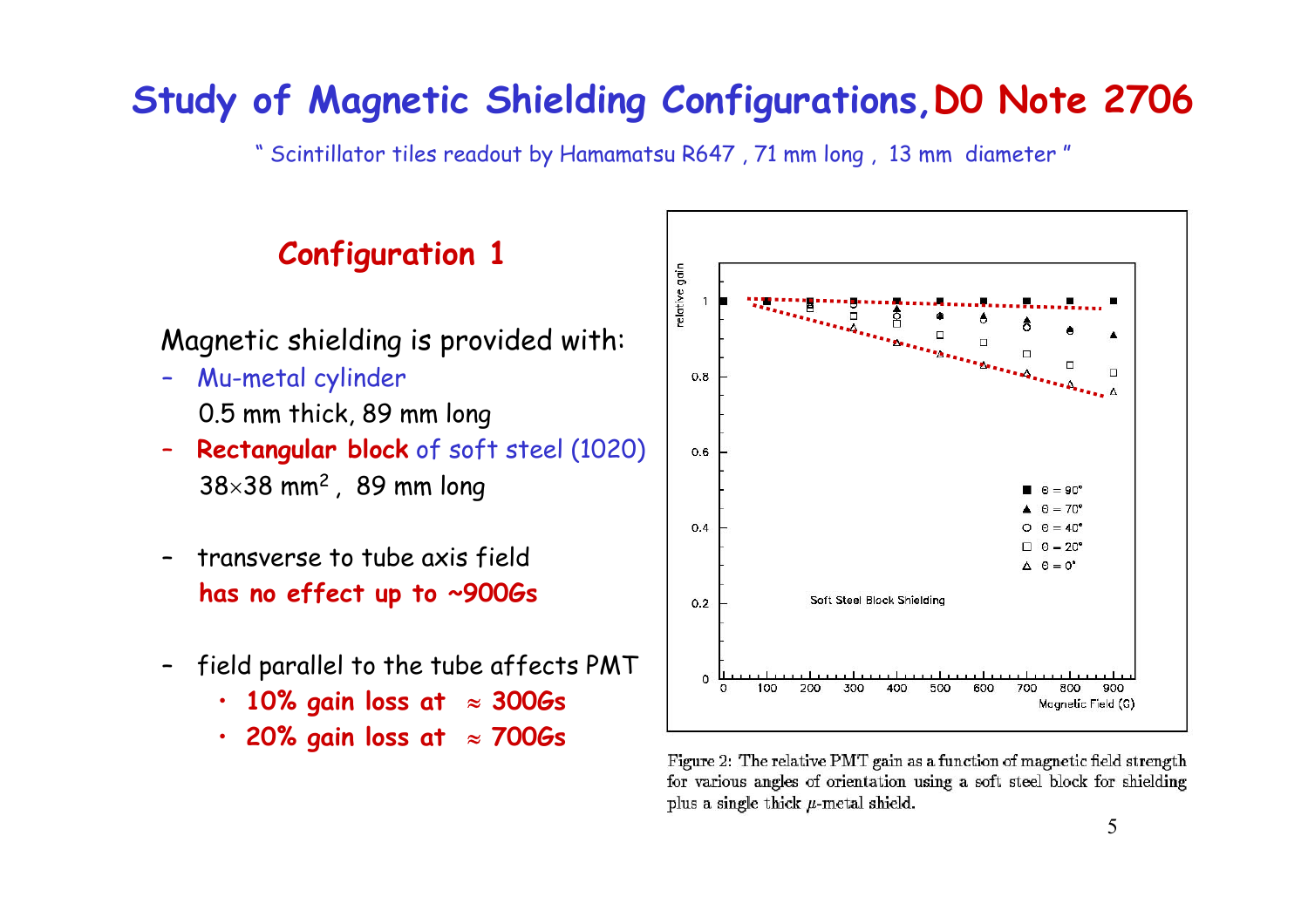### **Study of Magnetic Shielding Configurations,D0 Note 2706**

"Scintillator tiles readout by Hamamatsu R647 , 71 m m long , 13 mm diameter "

### **Configuration 2**

#### Magnetic shielding is provid e d with:

- –Mu-metal cylinder 0.5 mm thick, 89 m m long
- – **Thick cylinder** of soft steel (1020) 6.2 mm thick , 89 mm long
- –transverse to tube axis field **has no effect up to ~900Gs**
- –field parallel to the tube affects PMT
	- **10% gain loss at**  ≈ **100G s**
	- •**45% gain loss at**  ≈ **200G s**



Figure 4: The relative PMT gain as a function of magnetic field strength for various angles of orientation using a thick soft steel tube plus an inner layer of  $\mu$ -metal.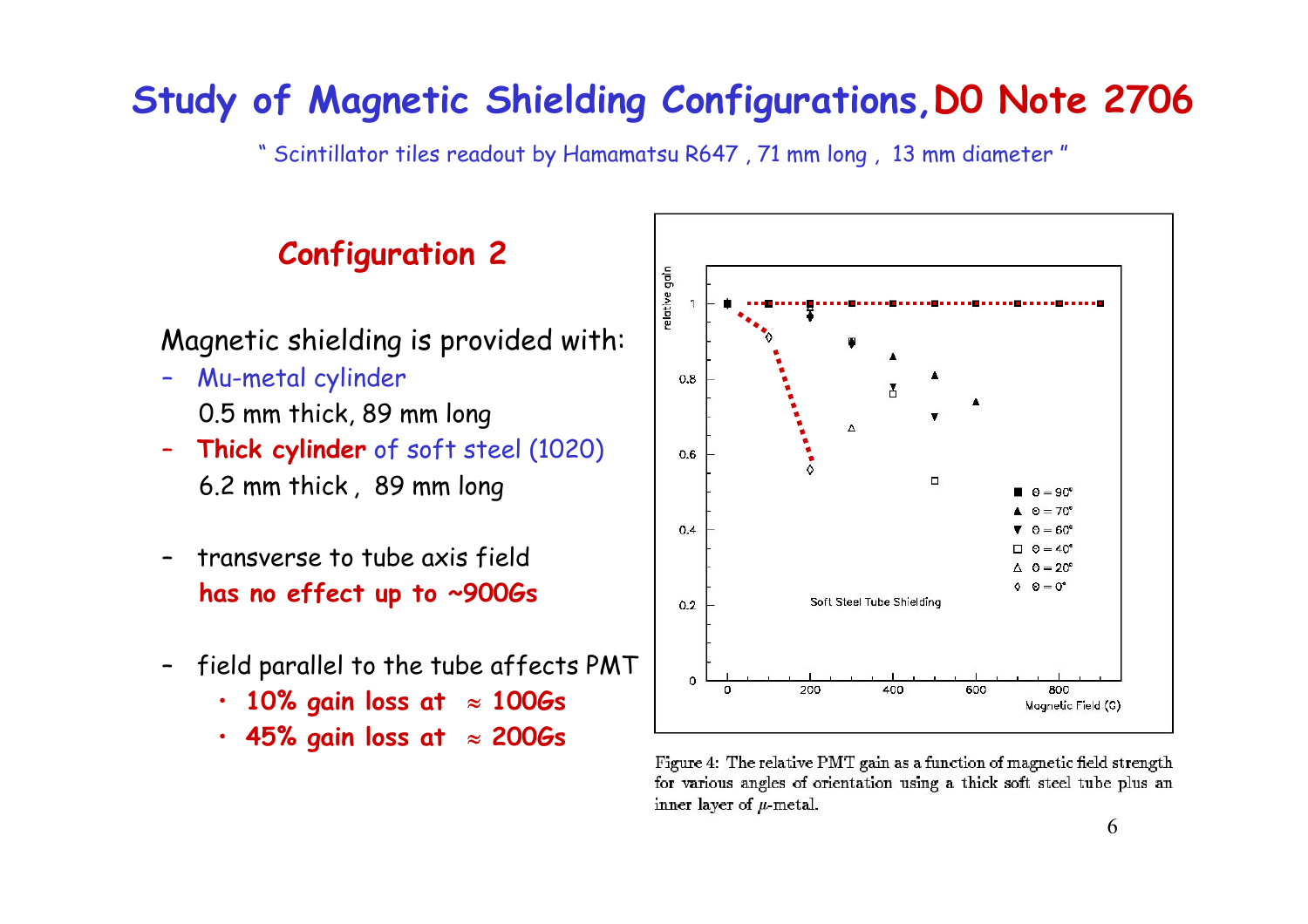## **Magnetic Shielding for PMTs of KL**

 From D0 tests we learn that the gain loss is much more dependent on the axial angle for the tube than for the block shielding configuration.

They claim:

" … the increased volume of the rectangular block geometry provides substantial permeability for containing the magnetic flux and indicates that the volume of highly permeable media is a crucial element in the shielding effectiveness"

-To perform a resolving measurement (because tipical available simulations refer to PMT's cylindrical shielding) some prototype of shielding have been built and planned to be test in a magnetic field provided by a solenoid built on purpose at Milano-Bicocca.

 Encouraging preliminary results have been obtained by Maurizio: a nominal field of  $\approx 400$  G is reduced to  $\approx 20$  G inside the iron block  $(z4$  cm from the edge).

-Prototypes of PMT local shielding have been built and tests will be done soon.

 $\gamma$  The gain in expertise will be very useful to design the local PMT shielding for both (TOF2 & KL) , testing also time performance loss.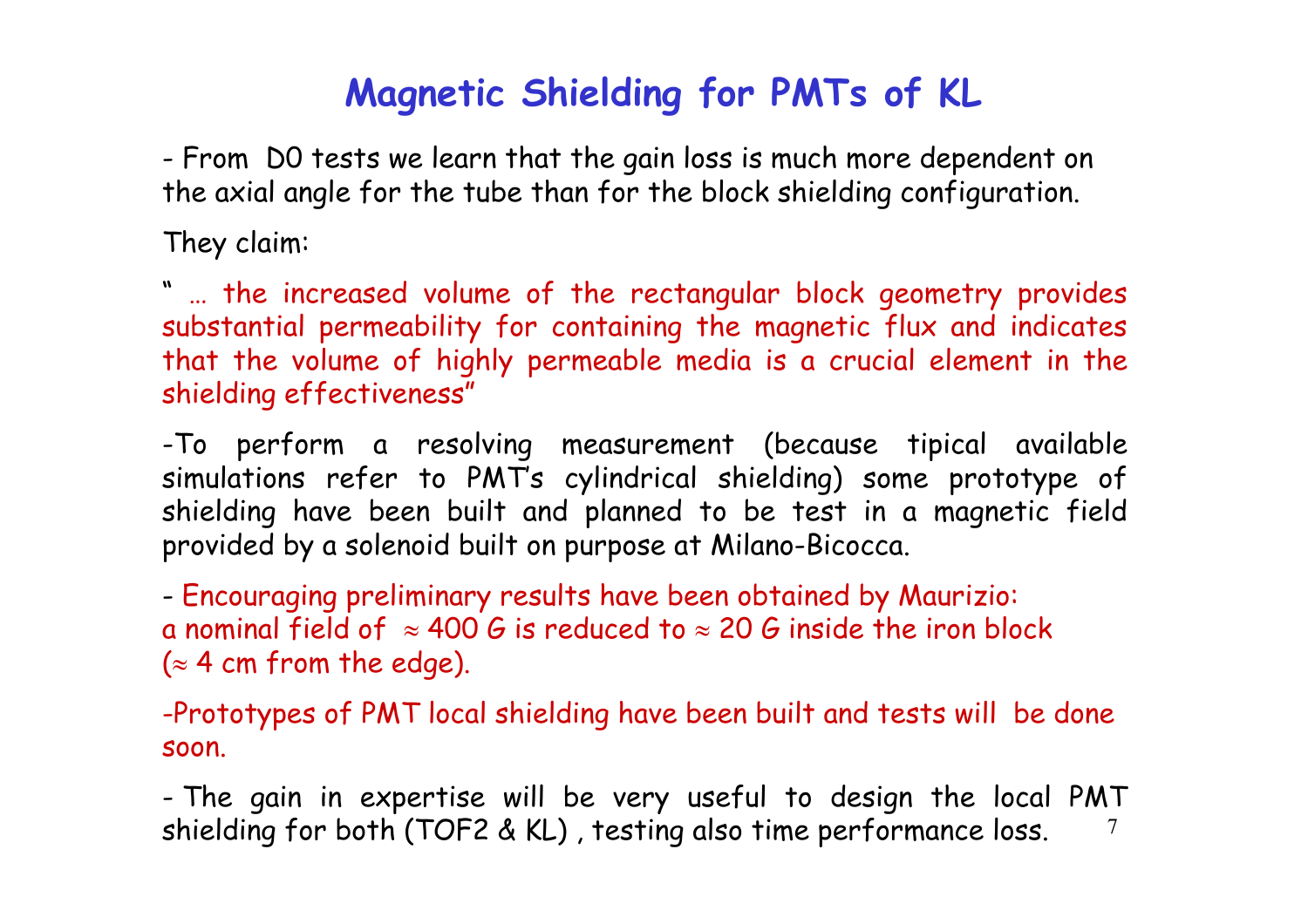# **PMT shielding tests**

• The sensitivity to shielding geometry is a relatively new aspect. Recent 2D simulation results show that an additional PMT local s hielding made of iron + mu-metal layers is needed to keep very low stray field : **http://hep04.phys.iit.edu/cooldem o/pc/pc236/pc236\_gregoire\_tof1shielding.pdf** but only cilindrical PMT shielding is taken into consideration.

◆ Model of PMT local shielding block



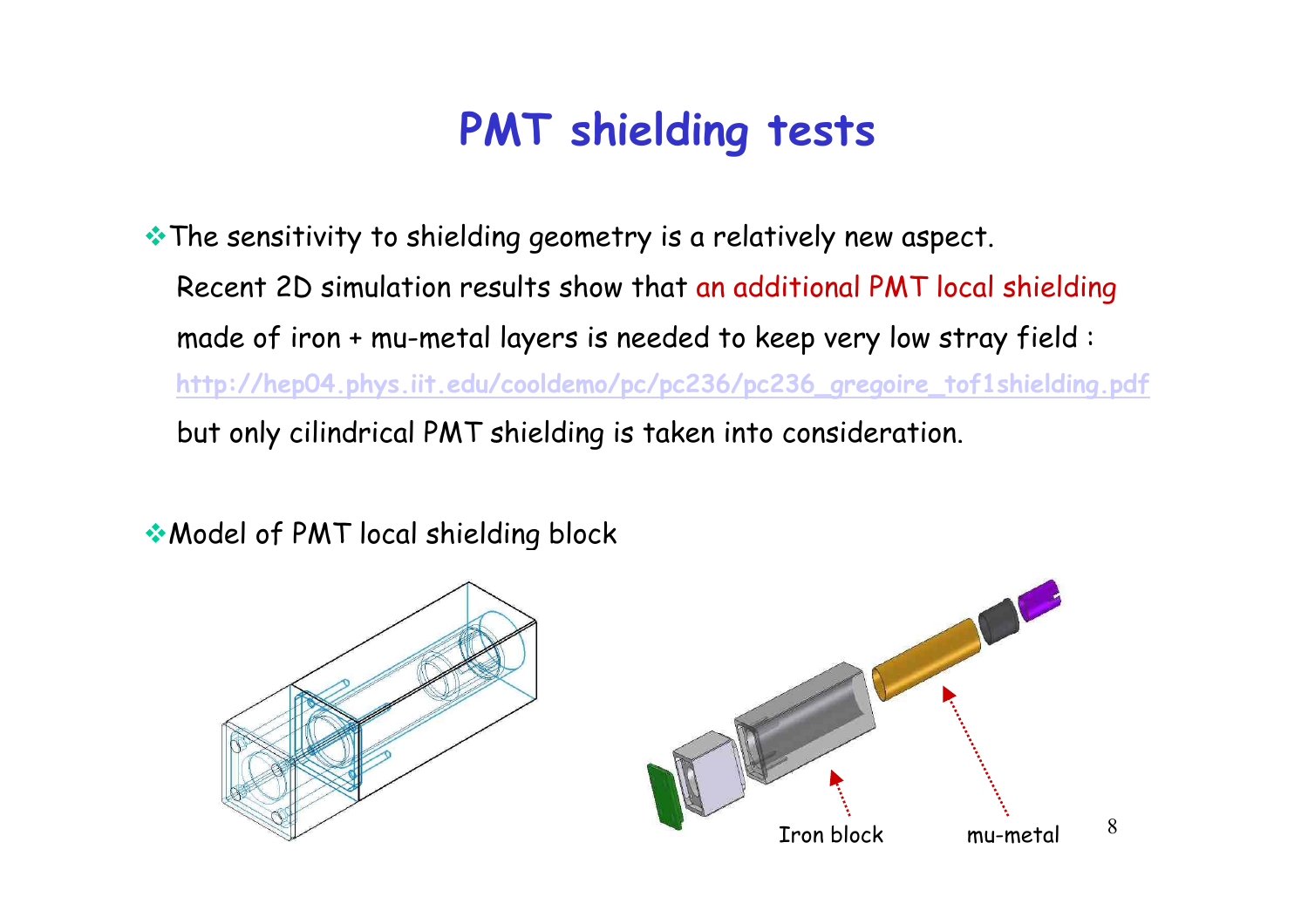# **PMT shielding prototypes**

- Hamam atsu PMT 1355 10 cm long , 29 mm diameter
- Mu-metal shield 12 cm long , 32 mm int. diam.
- •Soft steel block 1 14 cm long , 48  $\times$  48 mm<sup>2</sup>
- •Soft steel block 2 14 cm long , 58  $\times$  58 mm<sup>2</sup>
- Double mu-m e tal shielding (in pre paration)



- Goal : repro duce at least the D0 test results with HARP photo tube
- N.B. : Larger diameter tubes, having longer p ath from photocatode to first dynode, are more affected by the magnetic field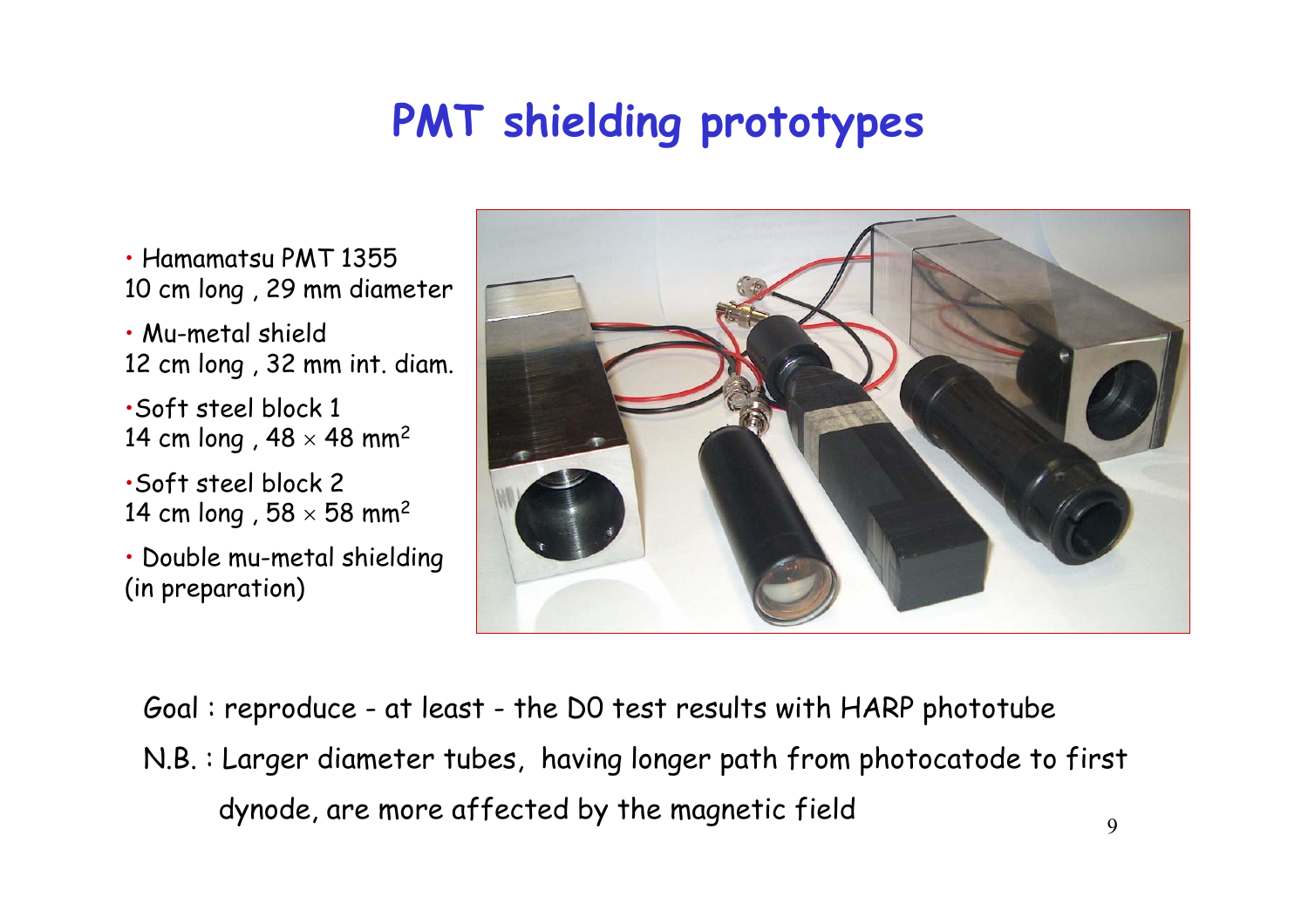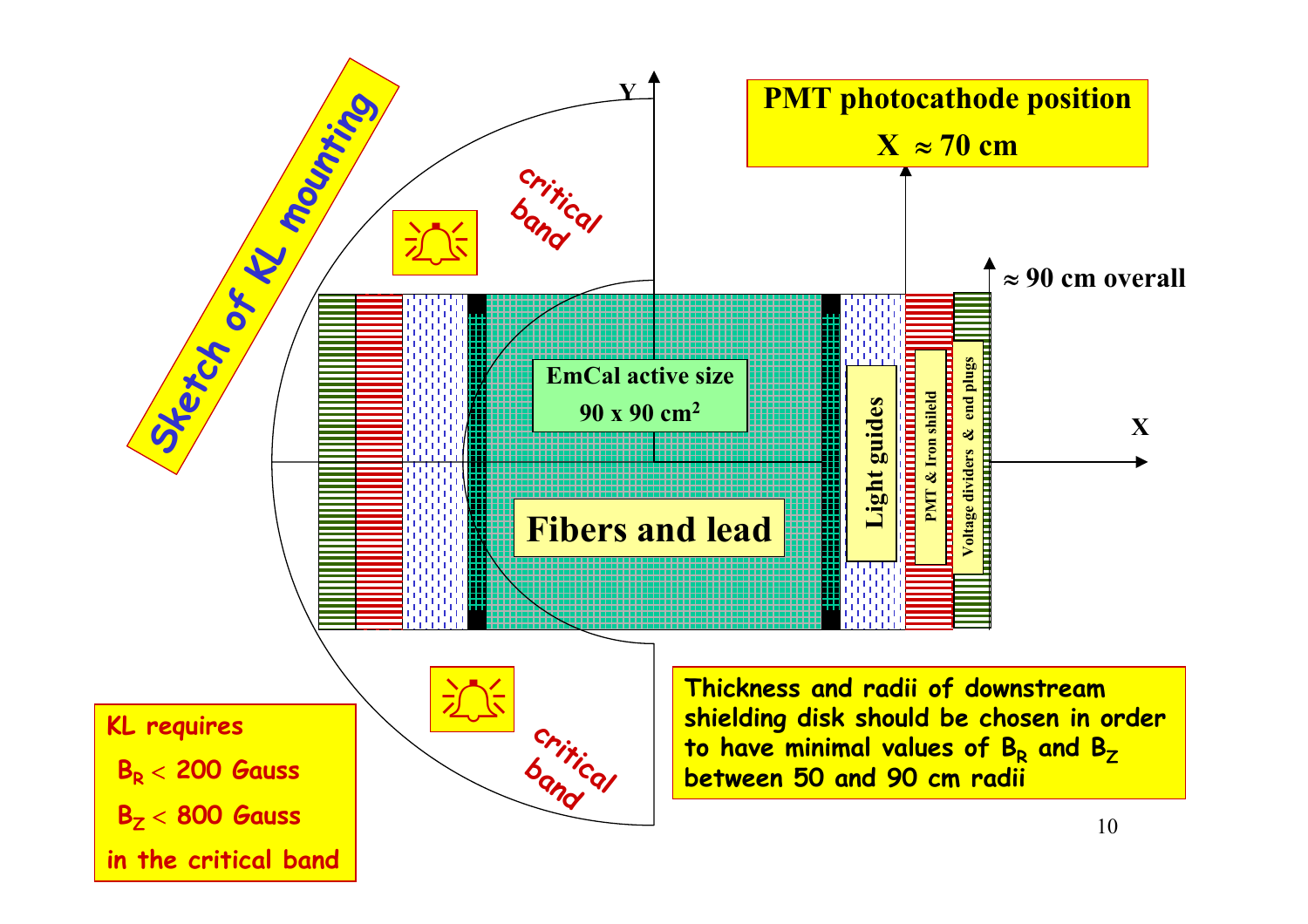#### **Pages from: http://hep04.phys.iit.edu/cooldemo/cm/cm16/cm16\_cobb\_magneticfieldmaps.ppt**

Axial  $(z)$  field between  $2^{nd}$  and  $3^{rd}$  shield

Radial field between 2<sup>nd</sup> and 3<sup>rd</sup> shield



11In the scenario with 3 downstream shields (… somewhat less complex for TOF2 mounting wrt the more efficient Ghislain cage option) , **if the "good region limit" is 100 Gauss , as drawn for TOF2 , it seems that a major outer radius would be needed.**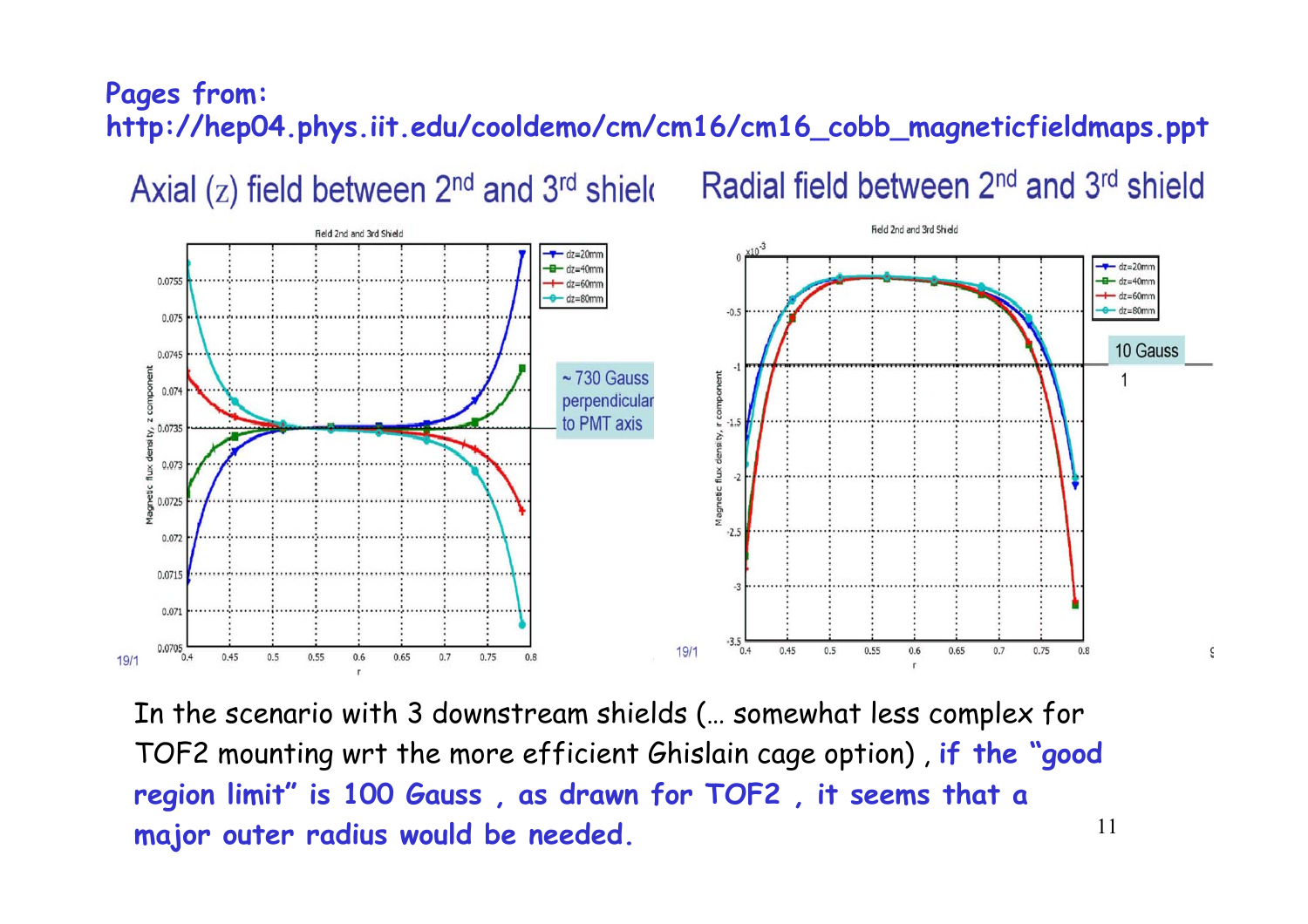## **KL - Assembling**



**Shielding bar** <sup>≈</sup> **100 kg**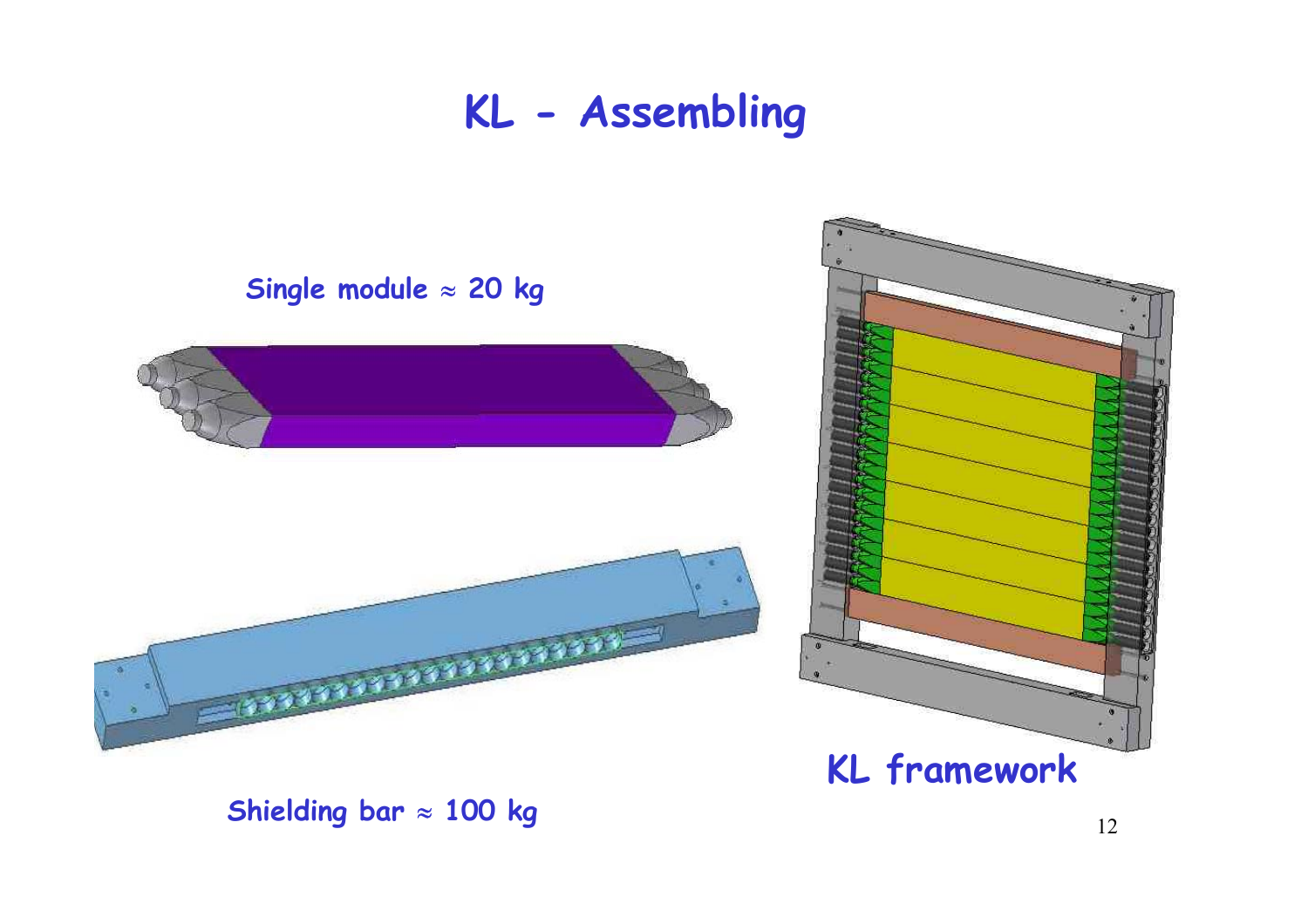# **KL - Installation**

- $\checkmark$  KL support can slide in Z direction
- $\checkmark$  The global support can slide in both X & Z directions; adjustable in Y
	- $\triangleright$  to match:
		- the beam height (as quoted in MICE note 151)
		- width of downstream shield (not yet defined)



ETWEEN 1524 mm AND 1539 mm DIMENSIONS O ALLOW THE USE OF MODULE LEVELLING

**Arranged beforehand to match PMT shielding of a crossed scintillators plane in front or at the back of KL**